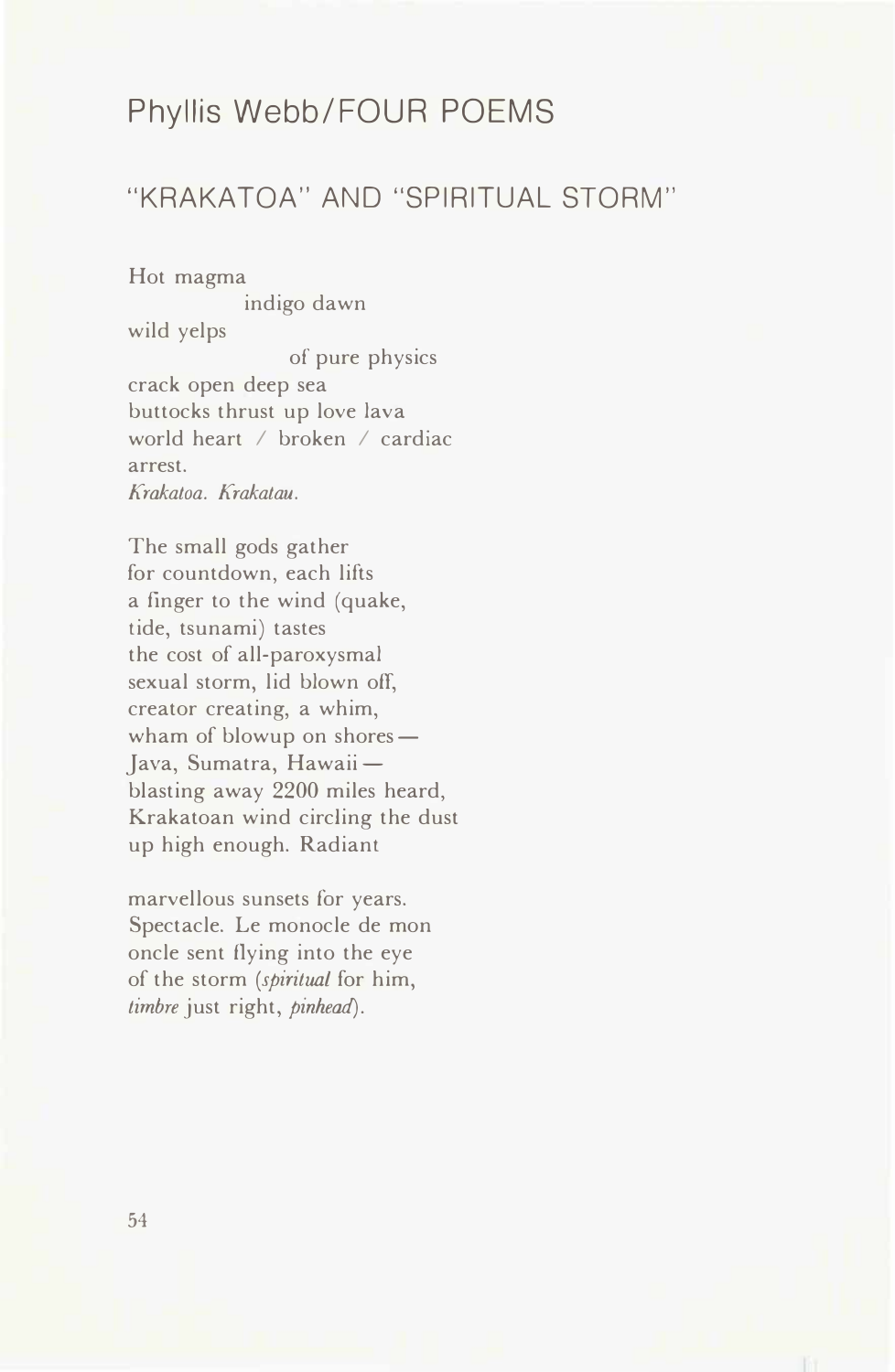God how I suffer to get this down as if I'd been there watching the lava hit and run after dogs and children and hens, cone island collapsing into the sea. Always this me. Tourist, back-packed, camera at ready, lens cap removed.

and the big gods come, finally, to the Pacific for 36,000 dead, fallout, cinders, oracular birth of Anak (child of) Krakatoa. Bad mouth. Ash. Devolution. Darkness at noon.

So be it. So it was: May 20, 1883, "paroxysmal" blast August 26, "climax" eruption August 27, 10 a.m. Masses of floating pumice near the volcano so thick as to halt ships. Surrounding region in darkness two and a half days. Temperature world-wide lowered 0.27° . Plant and animal life gone five years. Anak (child of) Krakatoa active into the 1980s.

#### Genetic spleen

*Time lapse backwards* 

Mortal fear Cassandra Nostradamus "Sons of guns"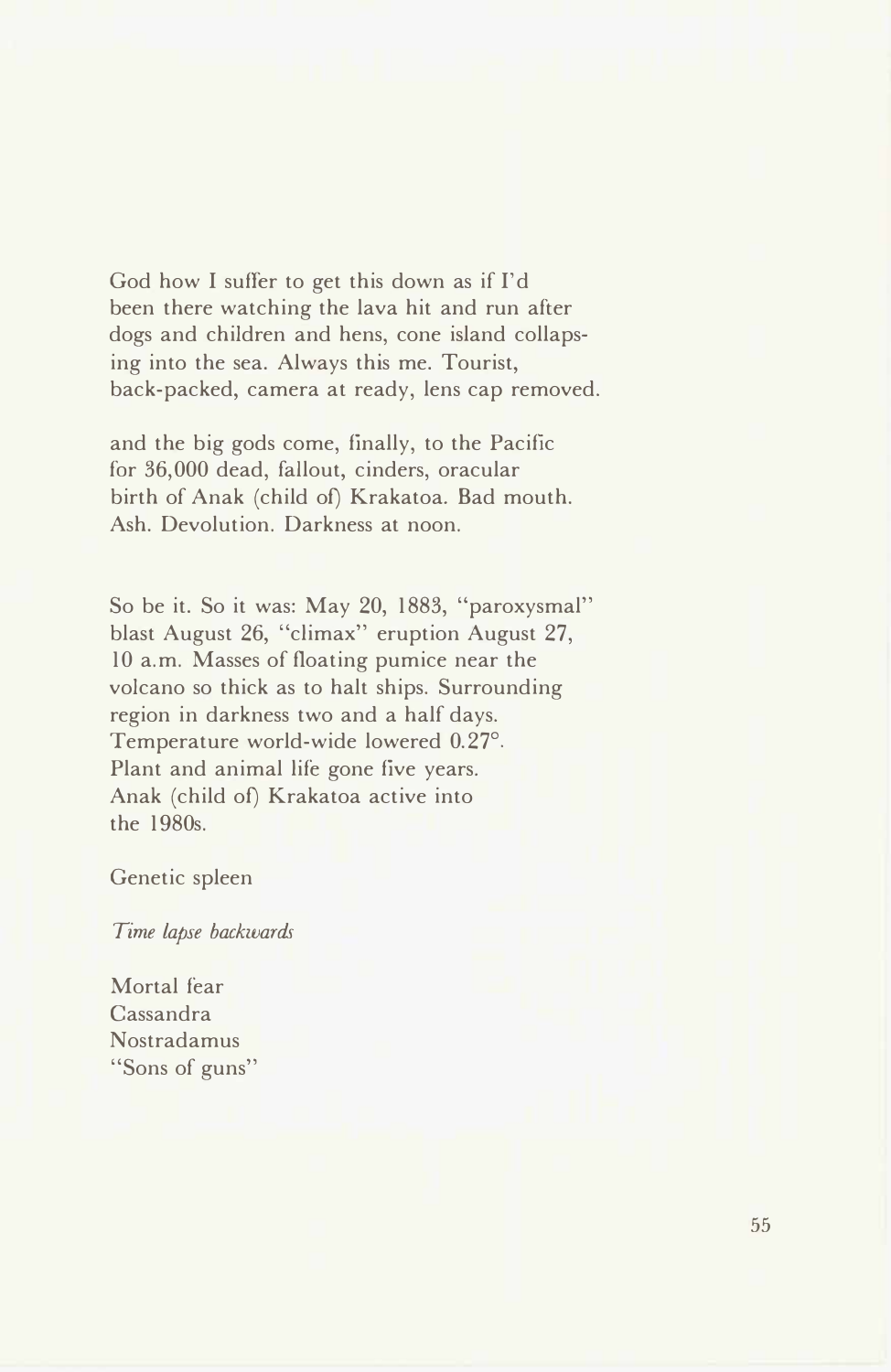I cannot surprise you. Not with the blue jay's return. Not with the velvet yellow of pansyface, not with my held-back fire. Apocalypse. Everything predictable in the book. Ominous ocean. Glacier waterslide. Occult fecal blood's old testament. Rotted bodies. Sun's eclipse. Venus swinging below the moon.

Veracity. Storm, calm, dilemmas, ditch-jumps. Capacity for wonder. The spring of the mousetrap sprung, we are caught - thus and so - in this pose, shadowed beyond doubt. Fire hanging back for a more effective, filmic test-site, for dessert bloom.

*Dedicated lo Dorothy Livesay and bill bissetl*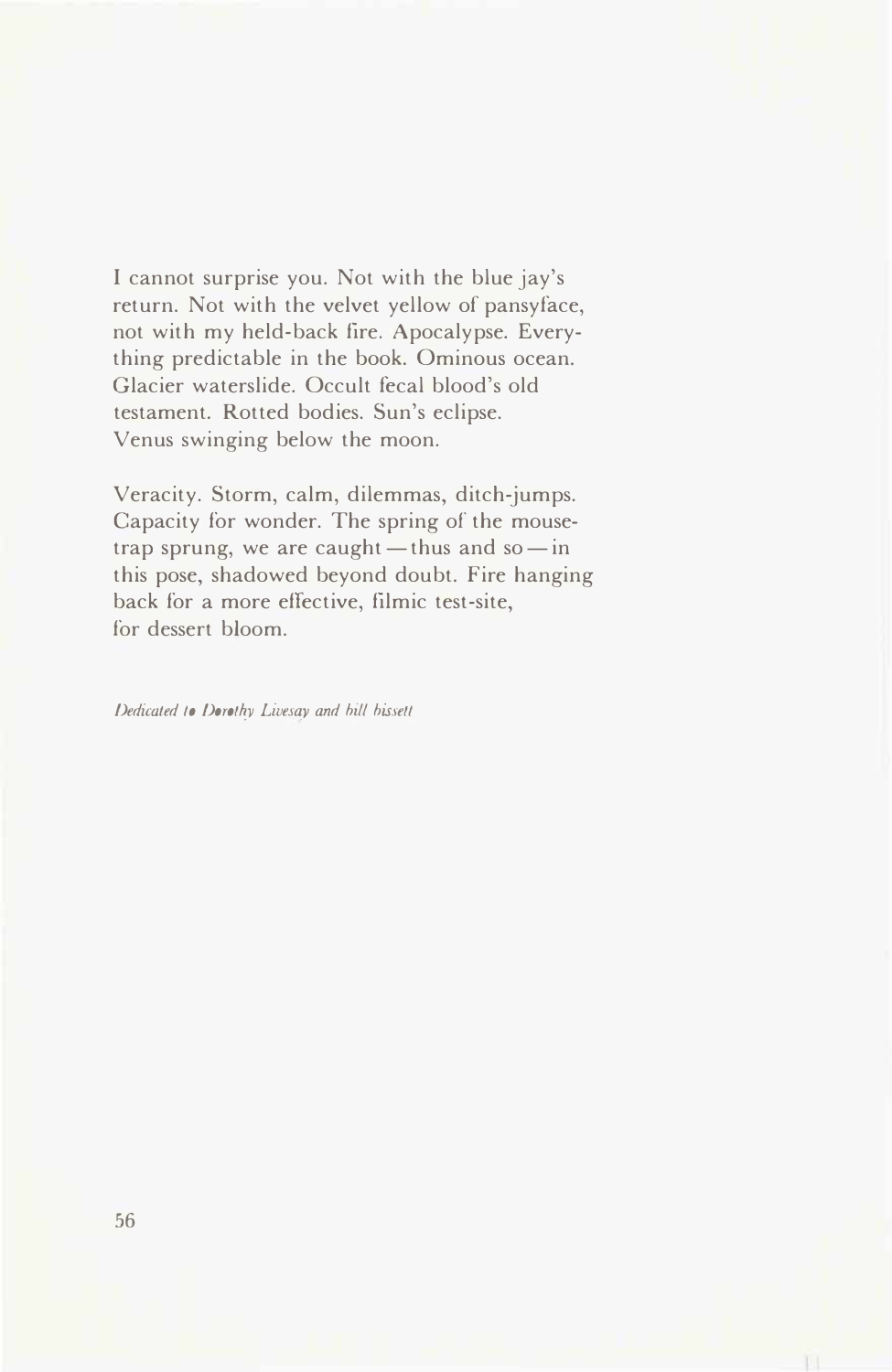## "DIPLOMATIC POUCH"

Alfred Hitchcock steers his stomach across the screen, a pregnant pause in the action, the pit of wit. A note passes from hand to hand, a message on form and function; female fear splits the bathroom tiles, "improved binoculars", "Pain Fountain". The romantic couple cast long glances and smoke from their silver lair; birds zoom down like missiles, testing, testing?

I loved the sophistication of every move, sly camera angles, clues and accents, that touch of class. And the neurotic gloss on the whole murderous enterprise, the old master's nasty mind that took us for what we were worth.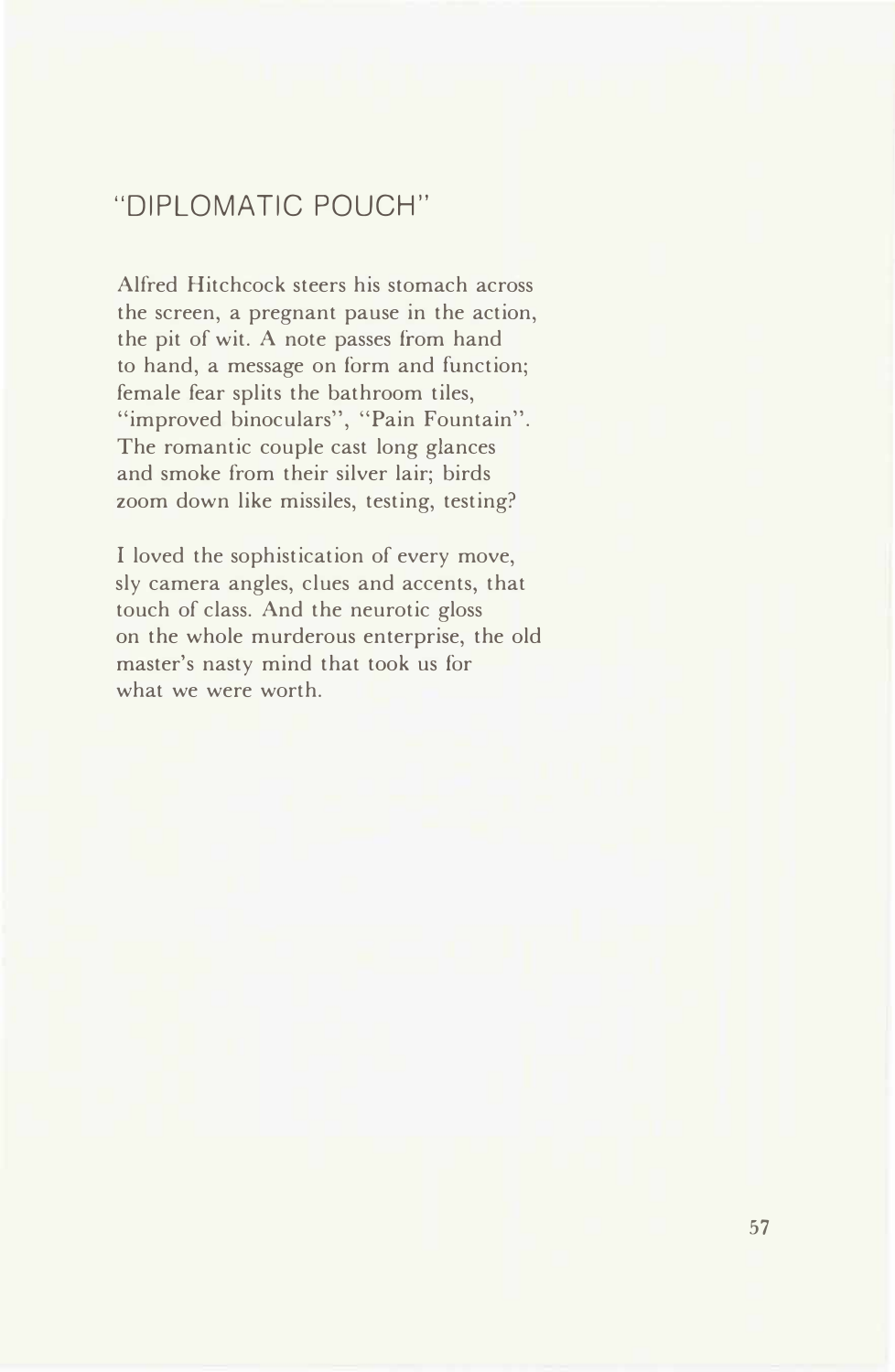### "SEEKING SHAPE. SEEKING MEANING"

Hot pursuit, or languorous. We are in. A blue lagoon bird stands on one pale leg, a picture of reflection, nothing ruffied. Waters lap, ingenious insects walk on water; thoughts bloom like algae, fluorescent, many-celled, liberated and dying in their own element.

The syntax of deep structure composes on the harp, strings along.

\*\*\*

\*\*\*

\*\*\*

Red hot spikes. Fire-walking.

Cadence in scene, in the *seen,* seeking out pattern, finding where the eye catches, heart hooks, tangible order, a cadence. Tantrums of tears at such pure spirit, radiant things, on which the eyes close.

#### \*\*\*

"Mind is shapely, Art is shapely." Ginsbergian insight, Allen afloat on his untidy chaos, his good humours. Ahoy!

\*\*\*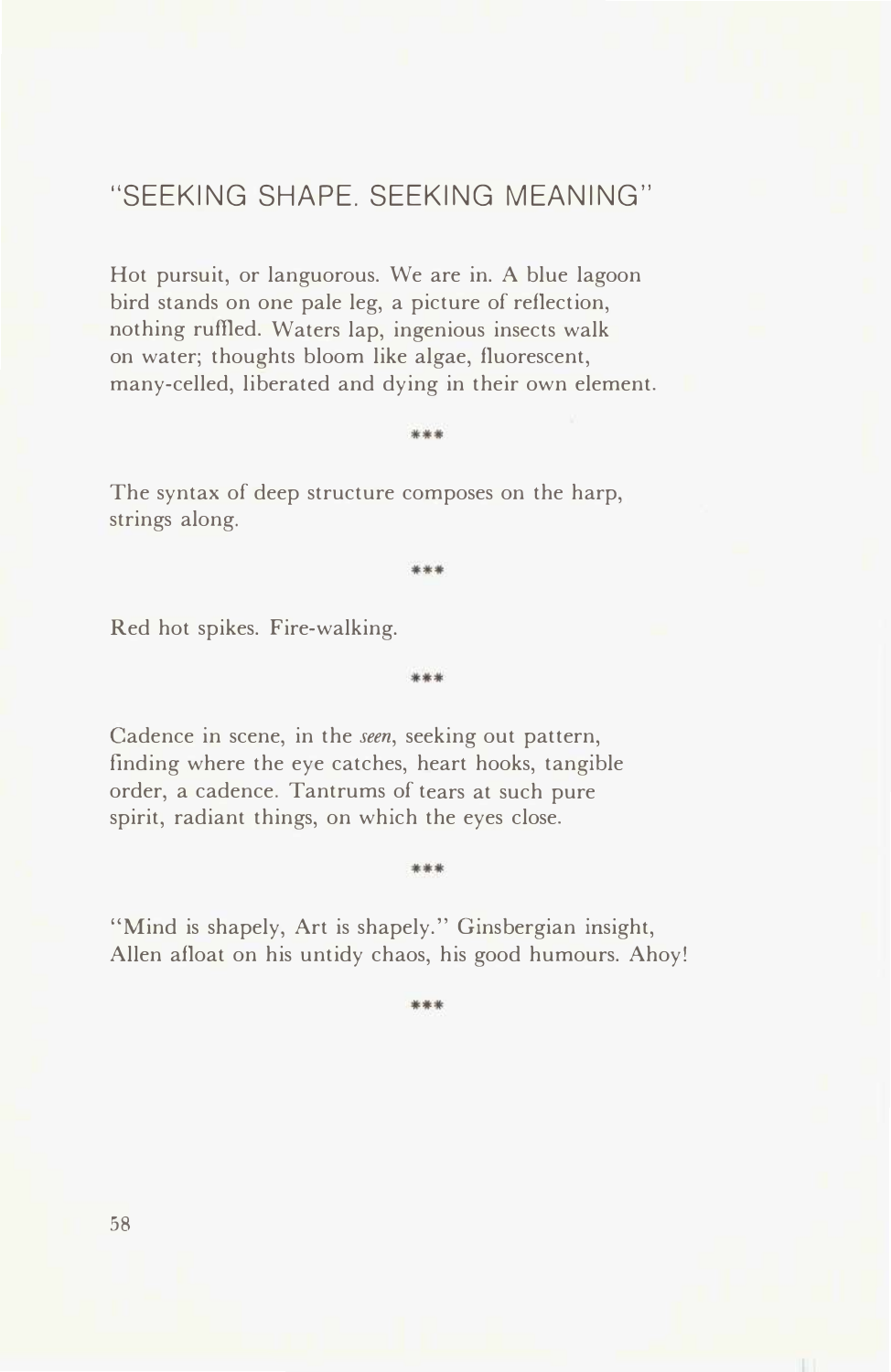*Fragmenlation:* to understand the parts, reify certain curious particulars to our habit of framing. (Management techniques - precious jewels in the Swiss watch, the Cretacious period slotted between Jurassic and Cenozoic. See chart under GEOLOGY. See geology under

the chart.

\*\*\*

Some of it makes sense, shape, meaning meandering river of biologic "soup" on which fish, birds, insects feed, that feed us. River on which we move undulant, forsaking all else for this infectious cruise.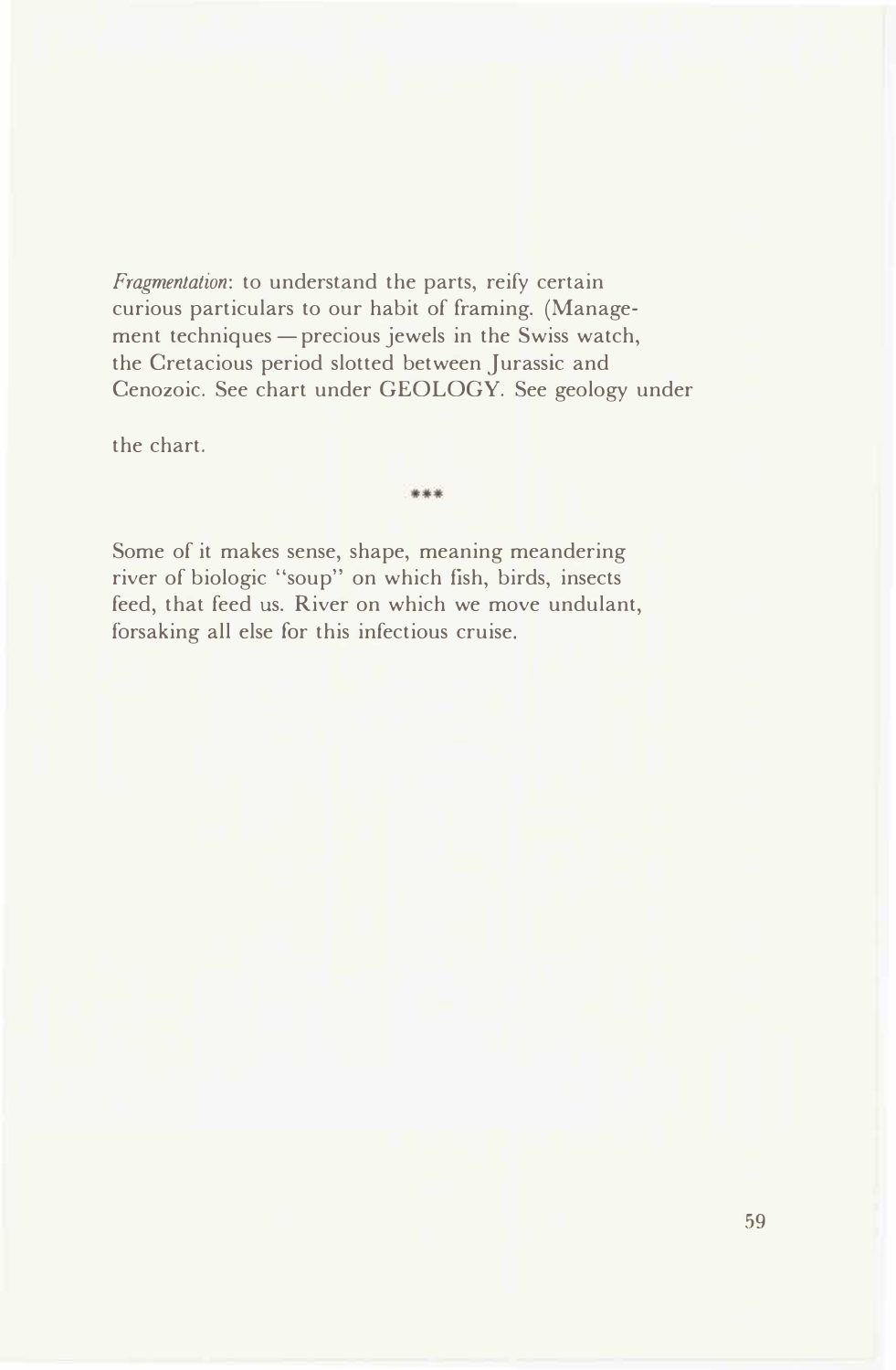### **IMPRINT**

*The first plate in the volume is the key block giving the outline. It is easy to see how each successive color is added by a separate block to achieve the final result.* 

*The Making of a Japanese Print* 

Eye contact, and it's forever. The first circle.

And then the breast, the left or the right. So choice. Or grab what is given.

Rosebud and at the periphery / eyelash, dark sandals pass by.

Add a chair in the corner with a white chemise. This is the only way to go  $-$ outward.

Door behind the mother closing as father in blue blows out.

White filled in, hatchcrossings for negative space. Decadent life.

Flesh tint laid on with extreme caution. All moves are dangerous: